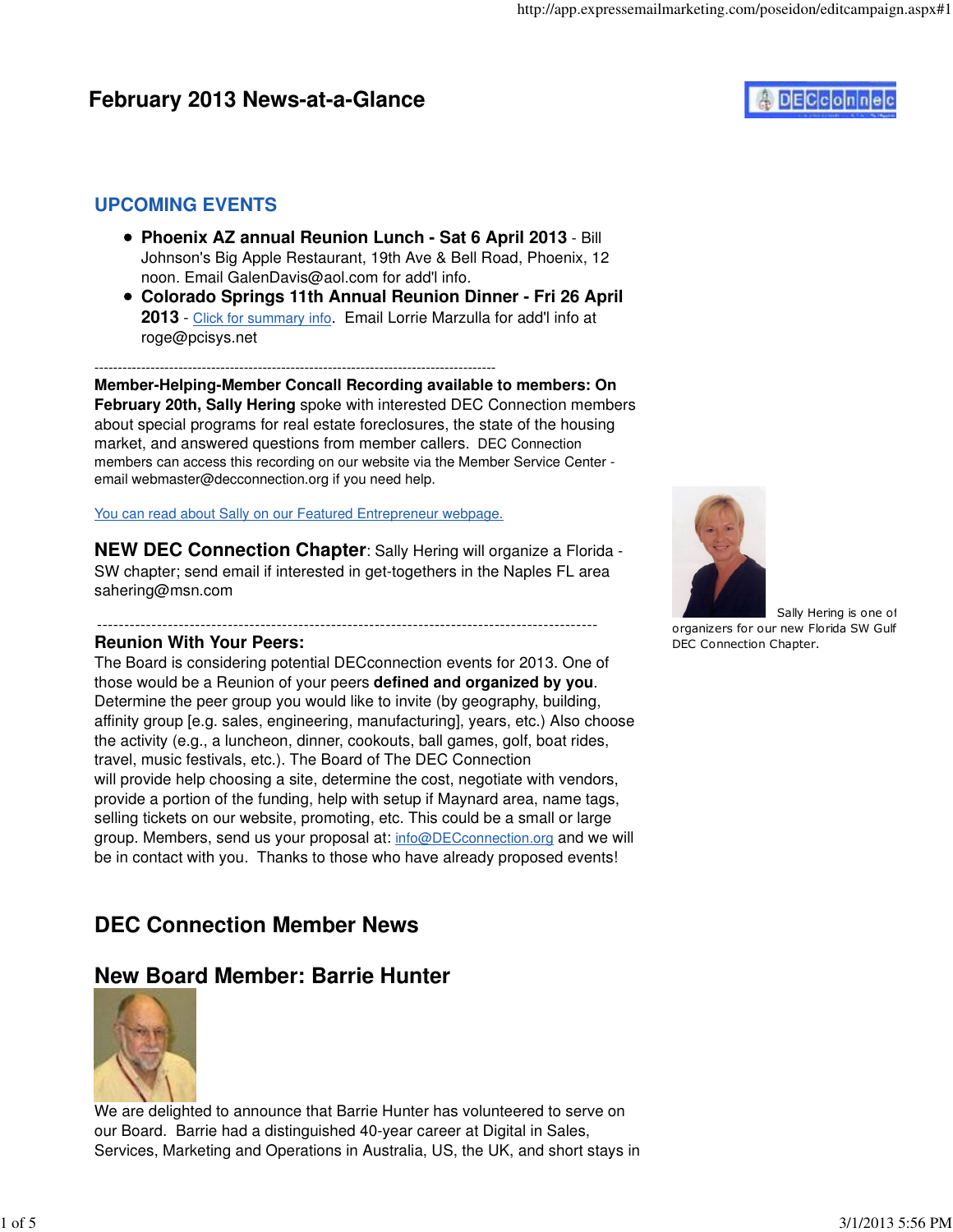many other countries. Barrie retired from HP in 2005 but stays very busy with consulting, volunteer work, travel, sports, and reading. You can learn more about Barrie here on our website. Thanks Barrie!

Welcome **New Members**: Donna Caissie, Tom Iannotti, and Rick Spitz

#### and a hearty re-welcome to our **Renewing Members**:

Curt Anderson, Chris Battista, Lynn Beckner, Carol Bertel, Walter Bonin, Ken Brown, Lisa Brown, Jack Burness, Dan Casaletto, David Chen, Pauline Church, Agnes Connors, Julia Corenzwit, Don Curns, RJ DiDonato, Lori Dreher, Will Emerson, Marce Enright, John Friedrich, Royce Fuller, Sharyn Gallagher, Barbara Gavin, Les Goldman, Martha Goodwine, Karen Gremo, Ted Grenham, Carolyn Herbert, Bob Holmes, John Holz, John Hopkins, Ray Humphrey, Barrie Hunter, Nancy Kilty, Michalene Kosinski, Ed Lengyel, Lois Levick, Bradford Lawson, Peter Marcus, Marie Mangus, Luciano Mascari, Peg Masjoan, Aline Migrants, Anita Moeder, Helen Nayar, Bob Newman, Dick Nixon, Jim O'Reilly, Pat Pasquale, Marilyn Perry, John D. Reilly, Mike Renzulli, Jack Richardson, Marty Sack, Ellen Simarano, Andrea Starr, My-Quan Tran, Helen Von Gunden, Michael Woffenden, Nancy Woolsey, and Mel Woolsey

Thanks to all for your continuing support!

### **It's Membership Renewal Time!**

Click this link to see if your membership is current in our Member Service Center and pay online with a credit card. (If you have paid dues since 2010 you will be there - use the email address we have on file for you - no leading or trailing spaces and it should work - email webmaster@decconnection.org for help.)

- You can also join us (or renew) at www.decconnection.org/join.htm
- You can also send a check to The DEC Connection, c/o Bob Moore, 28 Fernglade Rd., Burlington MA 01803. \$10 for 1 year, \$25 for 3 years.
- To use your PayPal account directly (not via our website), use our payment address: registrations@decconnection.org

### **DEC Connection Member NewsBytes**: send yours to:

webmaster@decconnection.org. See our new NewsByte archive page.

We are delighted that at renewal time we receive lots of personal update notes... so if yours doesn't appear here, it'll be published in an upcoming issue... we still have a backlog!

From **Debra Amidon**: In September 2012, I hosted the World Summit on Innovation and Entrepreneurship [WSIE] in Boston which convened 600+ from 50 countries: – www.thewsie.org. Integral to the planning were some other Digital players, such as Jack Mileski, Nancy Kilty and Anker Berg-Sonne. Joel Schwartz, now at EMC2 helped underwrite the Boston Harbor Cruise for our ENTOVATION Network guests – 23 from 16 countries. In preparation, we convened a Boston Innovation Tour for 52 CEOs from Northern Italy: http://www.entovation.com/mailing/E100- En-Route-to-Boston-A-Global-Innovation-Landscape.htm [scroll down for links including their video]. It is fun to see Boston through the eyes of our international visitors. You may be surprised to know how many times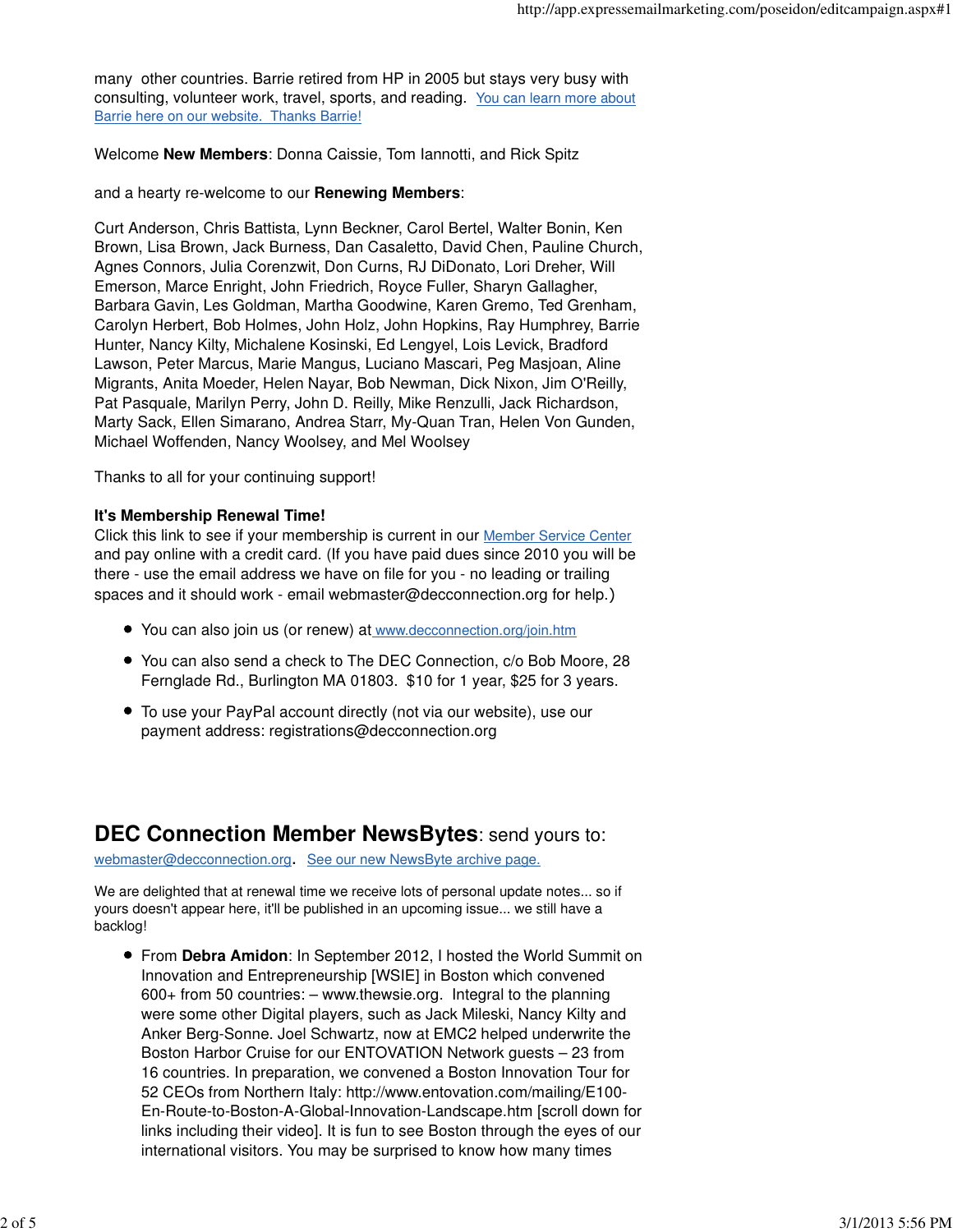DECWorld was referenced, including the QE2. Made quite an impression! debra@entovation.com

- **Bob Arnett** (DEC 1984-1998) Just completed 10 years as CIO at Cobb EMC in Marietta, GA. Won an international CIO of the Year award in 2008 and Georgia CIO of the Year in 2010. Enjoy attending the Atlanta (Southeast) Region DEC reunions and have hired two former DEC employees to work at Cobb EMC (Byron Finley and Patty Yost).
- **Wayne Belanger** writes: I worked for DEC for 18 years from 1977-1994. Right now, I am working as National Sales Manager for a software company named Exact Software. I manage a team of 13 sales people and am always looking for potential new hires. I can best be reached at w.belanger@comcast.net or 603-718-2347. I would love to hear from ex-DECCIES that I may have worked with in past years. Wayne Belanger, 5 Dora St. Nashua, NH 03060/603-718-2347 w.belanger@comcast.net
- **Bob Carlin:** I'm working for CGI Technology Solutions which is a global firm of about 72,000 employees. I'm in the Project Management Office out of their Andover Mass office supporting two of US Business Units related to client engagements procedures, reporting, and occasionally working on a client engagement. bob\_carlin@yahoo.com
- **Martha Goodwine** writes: I'm still at HP, working for the Global Financial Governance and Compliance team. I continue to work at home (17 years now) and stay in contact with colleagues via regularly scheduled training days, functions, and f2f (face-to-face meetings). I've been offered early retirement 3 times but continue working to keep all my animals (2 dogs, 1 cat, 1 horse) living in the manner to which they have become accustomed! I feel extremely blessed and valued! m.goodwine@hotmail.com
- **Tom McKinney** writes: I retired from Cisco Systems in 2006, where I led the software engineering team that delivered MPLS (Multi-Protocol Label Switching) to market in 1998. We were the first network company to ship MPLS. Since retiring I've been active in local, state and national politics, as well as traveling with my wife to spend time with our family spread across the US. mckinney10@msn.com
- **Terry Melle** in Round Rock, TX 78681 is pastoring men, preparing couples for marriage and carrying a counseling caseload. Just finished the Ultimate Tailgate BBQ cook-off at Hill Country Bible Church. 22 teams fed over 400 people all manner of brisket, venison, fowl, sausage, pork etc. terry.melle@att.net
- **Liz Field**: I am still a massage therapist (since ending my technical writing career in 2001). I also am an artist and a quilter (and a grandmother). Some of my art is on my web site: http://home.comcast.net/~ejefield16/index.html ejefield16@comcast.net
- **Dick Helliwell** is a firmware architect at DataDirect Networks Inc. He develops firmware for high-end storage controllers. rph@stanfordalumni.org
- **MaryEllen Kennedy** writes: I'm currently a doing network support at a former DEC facility. In my free time, I'm working with a group planning to bring fiber to the home to 40+ towns in western Massachusetts (www.wiredwest.net) maryellen.kennedy@gmail.com
- **Stan Nunn**: Life is good being "semi-retired" in Northern Michigan. I am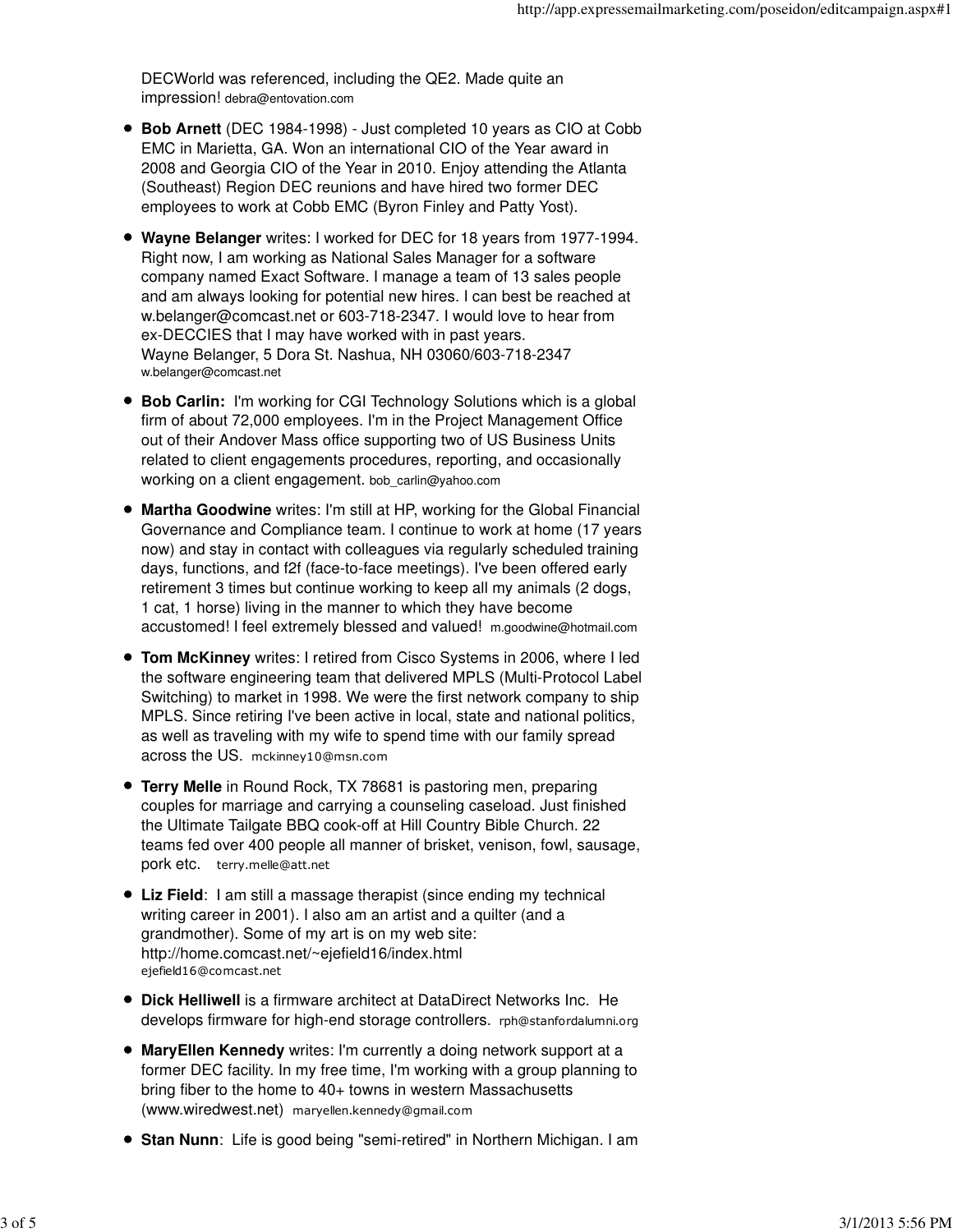still busy doing a bit of Management Consulting and Sales Training. A few years ago I had the opportunity to do some Sales Training for Monster.com at the Old Mill in Maynard. Talk about bringing back great memories. I still miss the wonderful friends and colleagues. stannunn@hotmail.com

- **Michael Raczkowski**: I'm dividing my time between Arizona (January thru May) and Oregon (the rest of the year) with my girlfriend, who is from Oregon. Get to see my two boys who live in Oregon, as well as my brother who spends a lot of time in Oregon as well. mracz@msn.com
- **Jim O'Reilly** has been retired for 4 years and spends his time running between houses in Amherst, NH and New York City. After leaving Digital, Jim spent 15 plus years selling complex software solutions into the utility, education and financial services industries. oreillyje24@comcast.net

### **Sad News Department:**

His wife, Edith Brown, writes that former DECcie **Ed S. Brown** of Milwaukee WI has been living in an Alzheimer's facility since 2012. Email edithvbrown@aol.com to send good wishes to Ed.

Sent in by the Colorado Springs group... our condolences to friends of:

- Dave Hungerford, Witchita KS, passed away on 2 February 2013.
- Peter Meis died 26 Feb 2013 in Germany.

See our **Memorials page** for further information.

## **Website Updates**:

- The PBS video of the documentary about Ken and the history of DEC, Digital Man/Digital World, is available online (\$25+s/h) from the PBS store: http://www.shoppbs.org/product/index.jsp?productId=13315614 It's a wonderful hour-long nostalgia trip. Enjoy!
- **Links page**: Volunteer activities if you have an organization you'd like to post, email webmaster@decconnection.org
- Use your **MEMBER SERVICE CENTER**! Use the gold Member Login button if you have paid dues since 2010. There are queries to find members in your area, and forms to submit to update your profile, send your news, DEC stories, and business listings for our public online yellow pages. You can check your dues status and renew your membership online. You can email a small photo for your profile, access or request membership in our LinkedIn Group, and send info for articles such as Featured Entrepreneur.
- **DEC Stories submitted by our members and readers We are still** collecting your unusual, humorous or just favorite DEC stories. Email them to webmaster@decconnection.org. They should be one page or less and be entertaining to our members. Click on this link to enjoy the ones submitted so far.
- **Read about Sally Hering, our new featured Member Entrepreneur. Sally is** hosting our upcoming concall about Real Estate programs. She is also going to organize a Florida - SW chapter for get-togethers, so give her a call or email if interested! sahering@msn.com